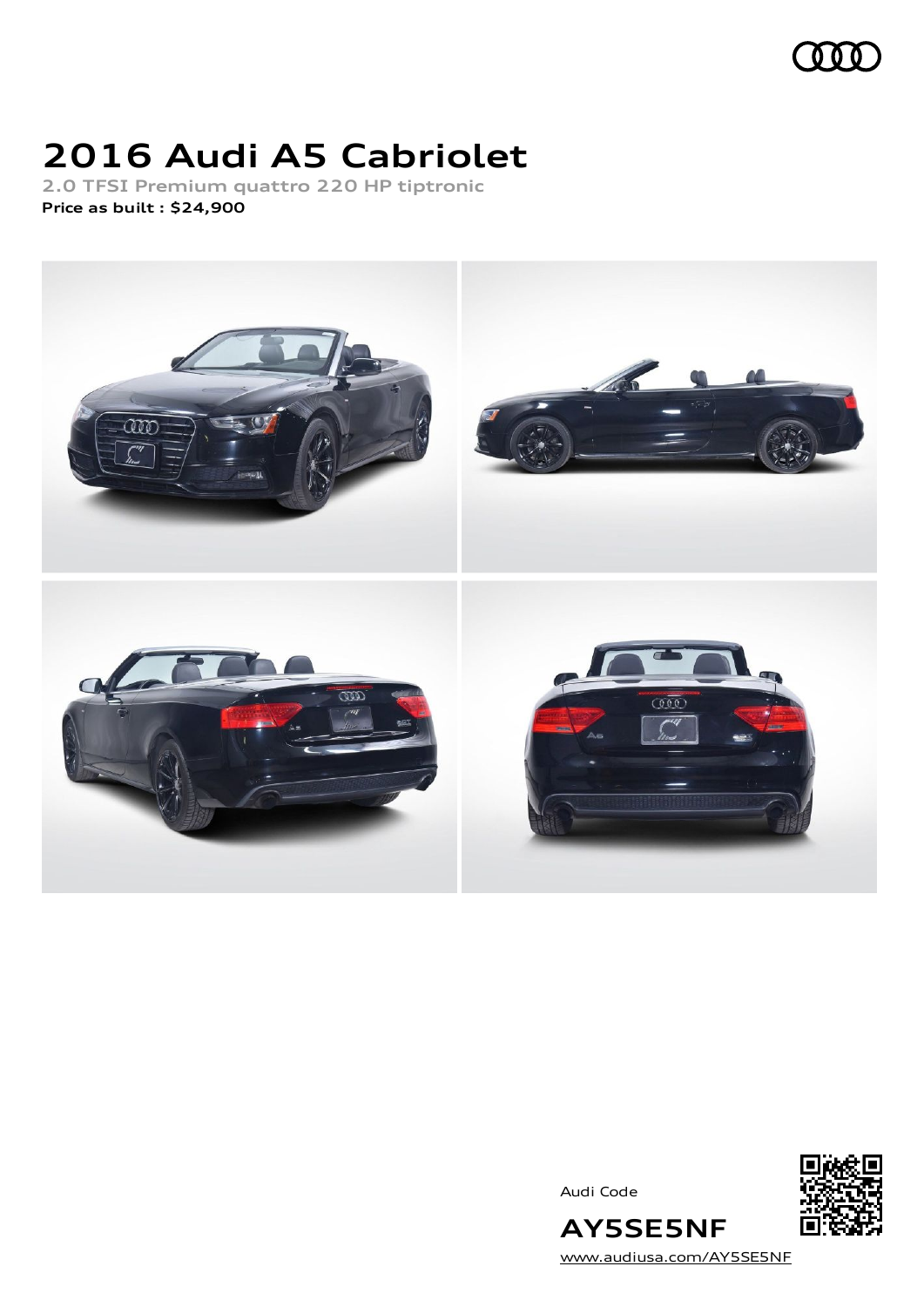### **Summary**

**Audi 2016 Audi A5 Cabriolet** 2.0 TFSI Premium quattro 220 HP tiptronic

**Price as buil[t](#page-8-0)** \$24,900

#### **Exterior colour**

Brilliant BlackBlack roof

#### **Interior colour**

| Seats     | hlack       |
|-----------|-------------|
| Dashboard | black       |
| Carpet    | black       |
| Headliner | star silver |

#### **Technical Specifications**

| Engine type                  | Four-cylinder                                 |
|------------------------------|-----------------------------------------------|
| stroke                       | Displacement/Bore and 1,984/82.5 x 92.8 cc/mm |
| Torque                       | 258 @ 1,500 - 4,300 lb-ft@rpm                 |
| Top track speed              | 130 mph mph                                   |
| Acceleration (0 - 60<br>mph) | 6.6 sec. seconds                              |
| Recommended fuel             | Premium                                       |



#### **Further Information**

| Warranty        |              |
|-----------------|--------------|
|                 | No           |
| Mileage         | 94,690 miles |
| Type of vehicle | Used car     |
|                 |              |

#### **Audi Code** AY5SE5NF

**Your configuration on www.audiusa.com** [www.audiusa.com/AY5SE5NF](https://www.audiusa.com/AY5SE5NF)

**Commission number** 96aa2c2e0a0e09a92577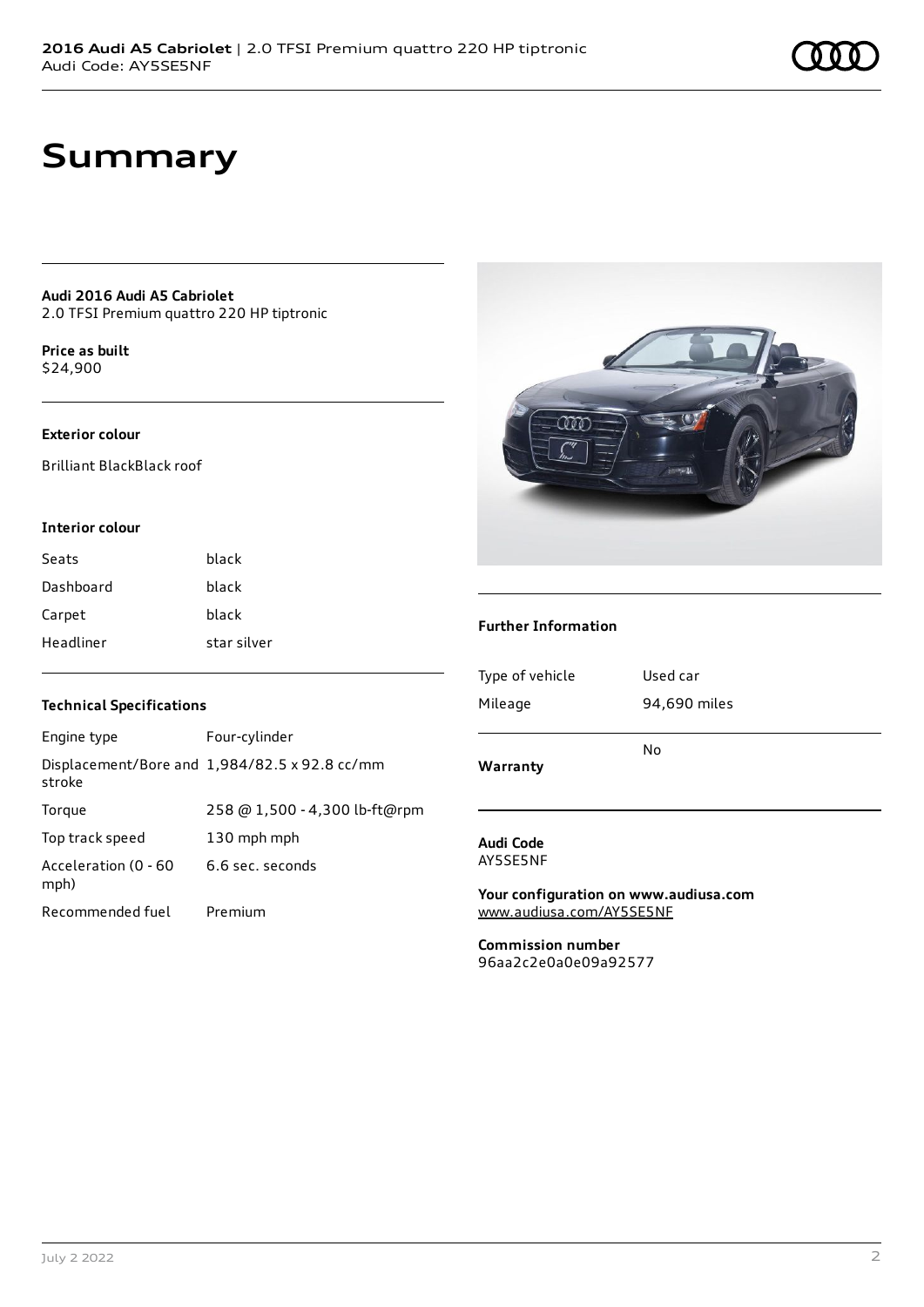## **Standard features**

#### **Interior**

| 5MU             | Aluminum Trigon inlay                                                         |
|-----------------|-------------------------------------------------------------------------------|
| 3KA             | Split folding rear seatbacks                                                  |
| 7HA             | Cloth interior on doors                                                       |
| N1F             | Leather seating surfaces                                                      |
| QE1             | Storage nets in backs of front seats                                          |
| 3FT             | Acoustic folding roof-folds at speeds up to<br>31 mph                         |
| 7M8             | Aluminum door sill inlays with S line®<br>emblem                              |
| <b>9AO</b>      | Three-zone automatic climate control                                          |
| 412             | Interior rear-view mirror with manual dipping<br>function                     |
| QQ1             | Illumination for interior door handles, air<br>vent controls, front footwells |
| 1 XW            | Three-spoke multifunction steering wheel                                      |
| 6E3             | Front center armrest                                                          |
|                 |                                                                               |
| 7F <sub>9</sub> | Leather gearshift knob                                                        |

### UH1 Electromechanical parking brake 8T1 Cruise control with coast, resume and accelerate features VC2 Garage door opener (HomeLink®) 6Y8 Speed limiter QZ7 Electromechanical power steering 7K6 Tire-pressure monitoring system 4X1 Front side airbags 8N6 Light / rain sensor 4I2 Power central locking system with safety unlock feature if airbags deploy

| 3B4 | LATCH (Lower Anchors & Tethers for |
|-----|------------------------------------|
|     | CHildren) provisions in rear seats |

#### **Exterior**

**Safety and Security**

| 0P <sub>0</sub> | Dual exhaust outlets                                                   |
|-----------------|------------------------------------------------------------------------|
| 6XD             | Power-adjustable heated exterior side<br>mirrors                       |
| 1S1             | Tool kit in storage compartment in trunk                               |
| 1BA             | Dynamic suspension                                                     |
| 8EH             | Xenon plus headlights                                                  |
| 8Q3             | Automatic headlight leveling                                           |
| HM3             | 18" 245/40 all-season tires                                            |
| 8SL             | LED taillights                                                         |
| 0NB             | S line® fender badges                                                  |
| 4ZB             | High-gloss package                                                     |
| V <sub>24</sub> | 18" Audi Sport® 10-spoke design wheels with<br>245/40 all-season tires |

#### **Infotainment and Driver Assistance**

| UF7 | Audi music interface                                                       |
|-----|----------------------------------------------------------------------------|
| 9VD | Audi sound system                                                          |
| 907 | Driver information system                                                  |
| 8UQ | Audi concert radio                                                         |
| 97X | Bluetooth <sup>®</sup> wireless technology preparation<br>for mobile phone |

#### **Safety and Security**

| 4UB | Driver and front-passenger advanced airbags |
|-----|---------------------------------------------|
| 1AT | Electronic stabilisation control (ESC)      |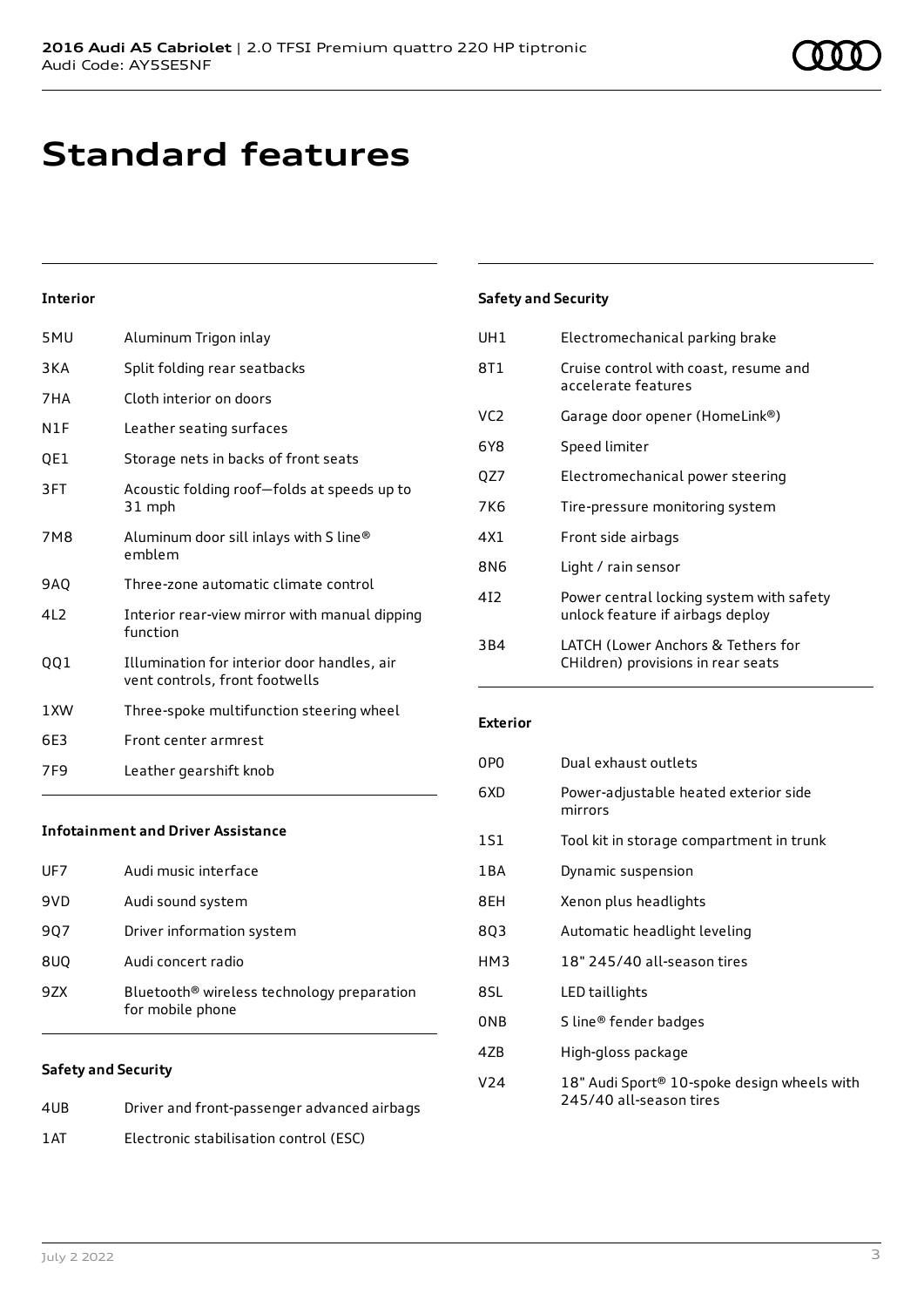# **Dealer remarks**

Located at The Collection Pre-Owned at 1001 NW LeJeune Rd, Miami, FL 33126. Please contact our Pre-Owned Sales Director, William Pena at 305-476-3050 - wpena@thecollection.com , for more information. The Collection Is Not Responsible for Typographical Errors.

2016 Audi A5 Cabriolet 2.0T Quattro. Finance from 2.99 % up to 60 months.

#### BUY AND DRIVE WORRY FREE!

Own this CARFAX Buyback Guarantee Qualified A5 today, worry free!

#### LOADED WITH VALUE!

Comes equipped with: Air Conditioning, Rear Air Conditioning, Bluetooth.

This Audi A5 also includes Power Driver's Seat, Clock, Climate Control, Power Passenger Seat, Tachometer, Dual Zone Climate Control, Memory Seat Position, Digital Info Center, Cruise Control, Homelink System, Power Steering, Telescoping Steering Wheel, Power Windows, Steering Radio Controls, Power Locks, Power Mirrors, Leather Steering Wheel, Leather Shifter, Driver Airbag, ABS Brakes, Fog Lights, Passenger Airbag, Traction Control, Intermittent Wipers, Side Airbags, Dynamic Stability, Keyless Entry, Rear Defogger, Security System, AM/FM, Anti-Theft, CD Player, Subwoofer, Satellite Radio, Sliding Rear Window, Center Arm Rest, Vanity Mirrors, Heated Mirrors, Daytime Running Lights, Roll Stability Control, Tire Pressure Monitor, Carpeted Floor Mats, Aux. Audio Input, HID Headlamps, HD Radio. Air Conditioning, Climate Control, Dual Zone Climate Control, Cruise Control, Power Steering, Power Windows, Power Door Locks, Power Mirrors, Leather Steering Wheel, Leather Shifter, Power Drivers Seat, Power Passenger Seat, Memory Seat Position, Rear Air Conditioning, Clock, Tachometer, Digital Info Center, Homelink System, Telescoping Steering Wheel, Steering Wheel Radio Controls, Driver Airbag, Passenger Airbag, Side Airbags, Keyless Entry, Security System, ABS Brakes, Traction Control, Dynamic Stability, Rear Defogger, Fog Lights, Intermittent Wipers, AM/FM, CD Player, Anti-Theft, Aluminum Wheels, Leather Interior Surface, 4-Wheel Disc Brakes, Adjustable Steering Wheel, Automatic Headlights, Auxiliary Audio Input, Bluetooth Connection, Brake Assist, Bucket Seats, Convertible Soft Top, Daytime Running Lights, Driver Adjustable Lumbar, Driver Air Bag, Driver Illuminated Vanity Mirror, Driver Vanity Mirror, Engine Immobilizer, Floor Mats, HD Radio, HID headlights, Headlights-Auto-Leveling, Heated Mirrors, Integrated Turn Signal Mirrors, Knee Air Bag, MP3 Player, Pass-Through Rear Seat, Passenger Illuminated Visor Mirror, Passenger Vanity Mirror, Power Driver Seat, Rain Sensing Wipers, Rear Bench Seat, Requires Subscription, Rollover Protection Bars, Satellite Radio, Temporary Spare Tire, Tire Pressure Monitor, Tires - Front Performance, Tires - Rear Performance, Turbocharged, Universal Garage Door Opener Aux. Audio Input, Bluetooth, Carpeted Floor Mats, Center Arm Rest, Daytime Running Lights, Heated Mirrors, HID Headlamps, Roll Stability Control, Sliding Rear Window, Tire Pressure Monitor, Vanity Mirrors - Contact Andres Cruz at 305-476-3052 or acruz@ferrariofmiami.com for more information. -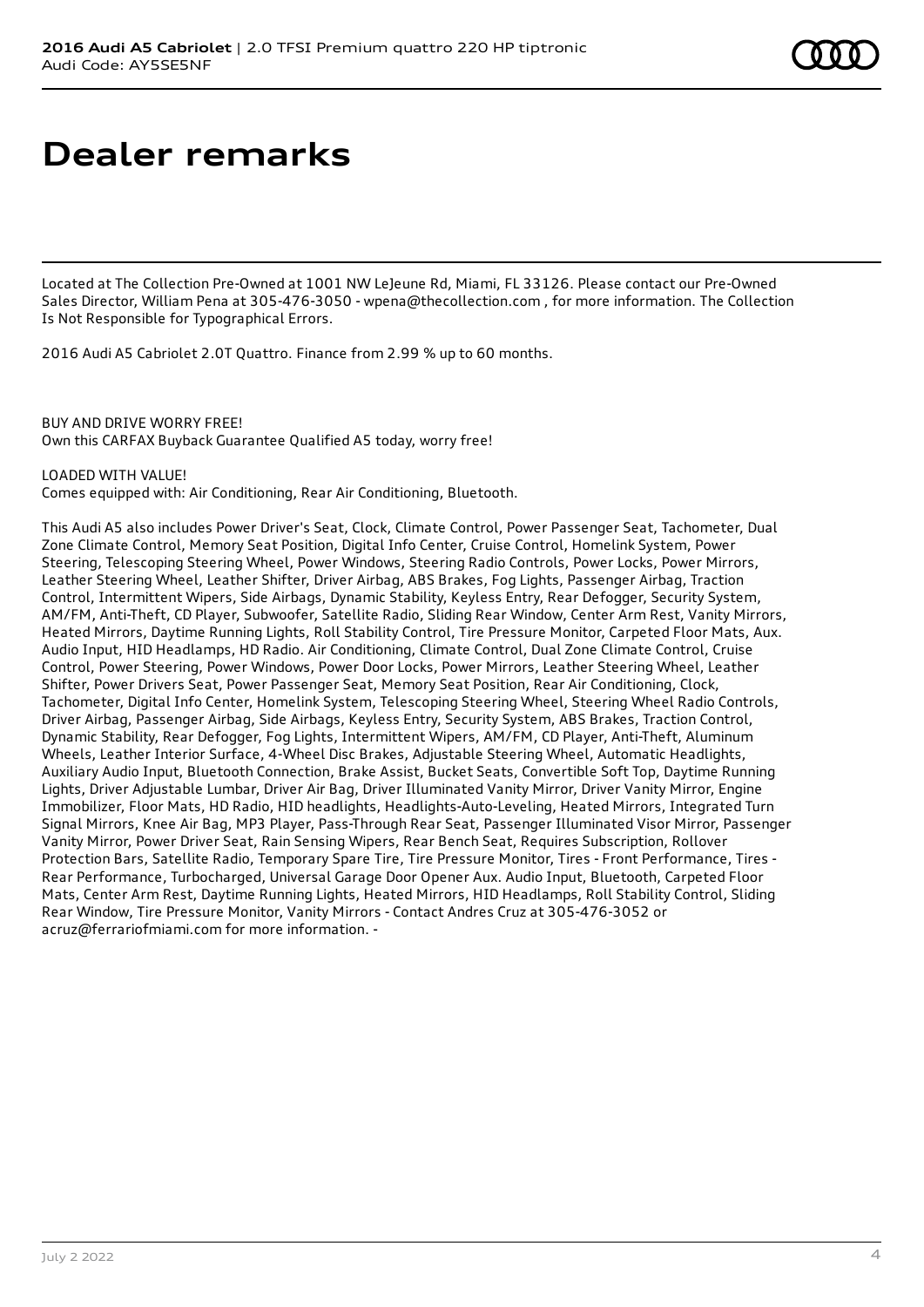### **Technical Specifications**

**(1/2)**

#### **Engineering | Performance** Engine type Four-cylinder Acceleration (0 - 60 mph) 6.6 sec. seconds Engine block Cast-iron Induction/fuel injection Turbocharged/TFSI® Cylinder head Aluminum-alloy Max. output ps/hp 220 @ 4,450 - 6,000 @ rpm Displacement/Bore and 1,984/82.5 x 92.8 cc/mm stroke Top track speed 130 mph mph Torque 258 @ 1,500 - 4,300 lb-ft@rpm Valvetrain 16-valve DOHC with valvelift system **Driveline** Gear ratios: 8th 0.667 Gear ratios: 6th 1.000 Gear ratios: 7th 0.839 Gear ratios: Reverse 3.317 Gear ratios: Final Drive 2.848 Gear ratios: 4th 1.667 Transmission Eight-speed Tiptronic® automatic transmission with quattro® allwheel drive Gear ratios: 5th 1.285 Gear ratios: 2nd 3.143 Gear ratios: 3rd 2.106 Gear ratios: 1st 4.714

#### **Electrical system**

Alternator 14 Volts - 150 amp Battery 12 Volts - 80 amp

#### **Steering**

| Steering type                              | Electromechanical power steering<br>system |
|--------------------------------------------|--------------------------------------------|
| Turning diameter, curb- 37.4 ft<br>to-curb |                                            |
| Steering ratio                             | 15.9:1                                     |

#### **Suspension**

| Front axle | Five-link front suspension       |
|------------|----------------------------------|
| Rear axle  | Trapezoidal-link rear suspension |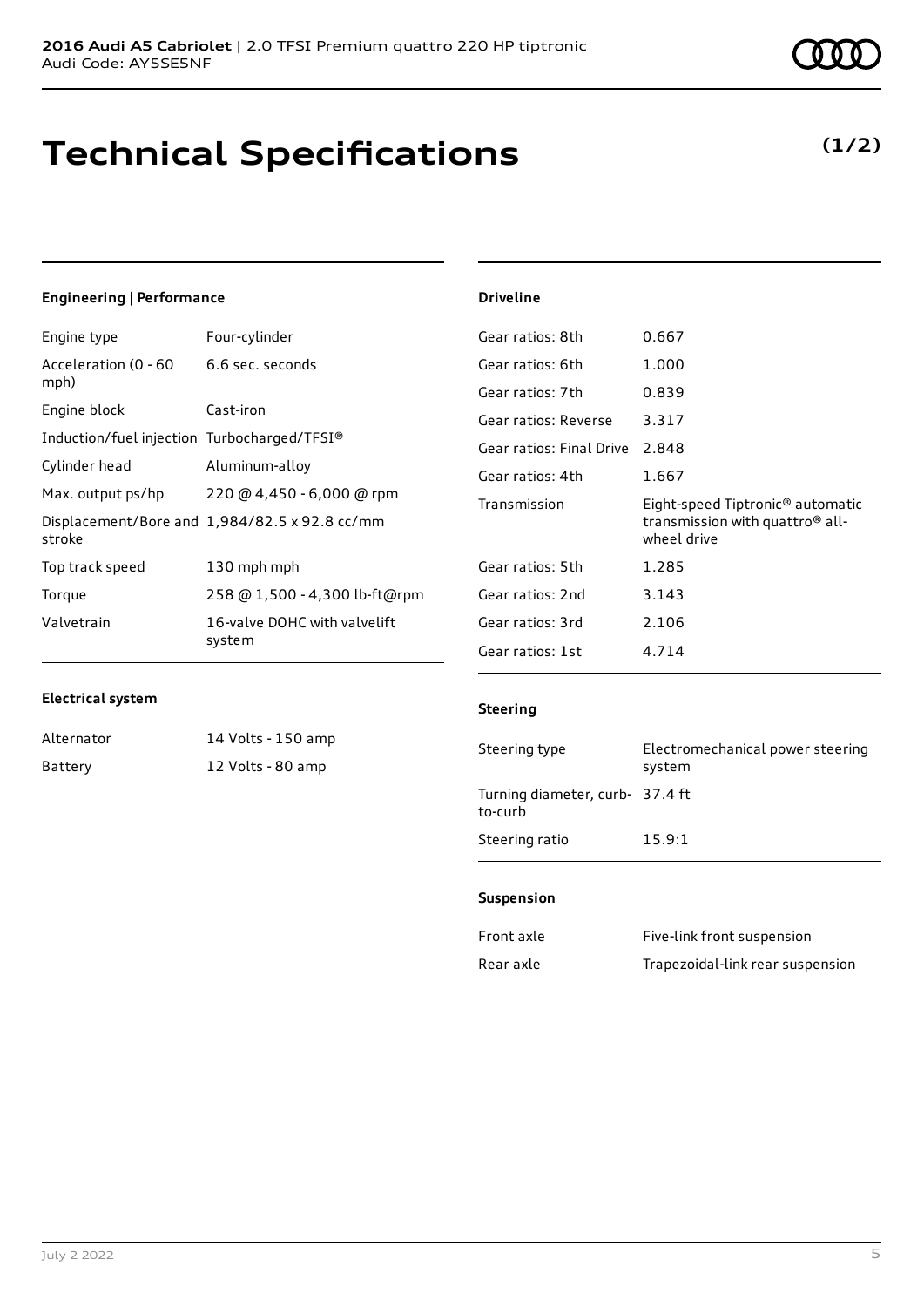### **Technical Specifications**

#### **Brake system**

| <b>Front brakes</b>           | 12.6 (ventilated disc) in                                                                                |
|-------------------------------|----------------------------------------------------------------------------------------------------------|
| Rear brakes                   | 11.8 (solid disc) in                                                                                     |
| <b>Body</b>                   |                                                                                                          |
| Material                      | Fully galvanized steel unibody with<br>aluminum front fenders and<br>multistep anti-corrosion protection |
| <b>Warranty   Maintenance</b> |                                                                                                          |

| Warranty    | 4-year/50,000-mile new vehicle<br>limited warranty                                       |
|-------------|------------------------------------------------------------------------------------------|
| Maintenance | 12-month/5,000-mile (whichever<br>occurs first) NO CHARGE first<br>scheduled maintenance |

#### **Interior measurements**

| Seating capacity                          | 4                 |
|-------------------------------------------|-------------------|
| Shoulder room, rear                       | 46.8 in           |
| Leg room, rear                            | 31.9 in           |
| Shoulder room, front                      | 54.3 in           |
| Head room, rear                           | 36.3 in           |
| Leg room, front                           | $41.3$ in         |
| Head room, front                          | 40.0 in           |
| Cargo volume, rear<br>seatbacks up/folded | 10.2 cu ft, cu ft |

#### **Exterior Measurements**

| Height                           | 54.4 in   |
|----------------------------------|-----------|
| Overall width without<br>mirrors | 73.0 in   |
| Length                           | 182.1 in  |
| Wheelbase                        | 108.3 in  |
| Drag coefficient                 | $0.34$ Cw |
| Overall width with<br>mirrors    | 79.5 in   |
| Track rear                       | 62.1 in   |
| <b>Track front</b>               | 62.6 in   |
| Curb weight                      | 4.045 lb  |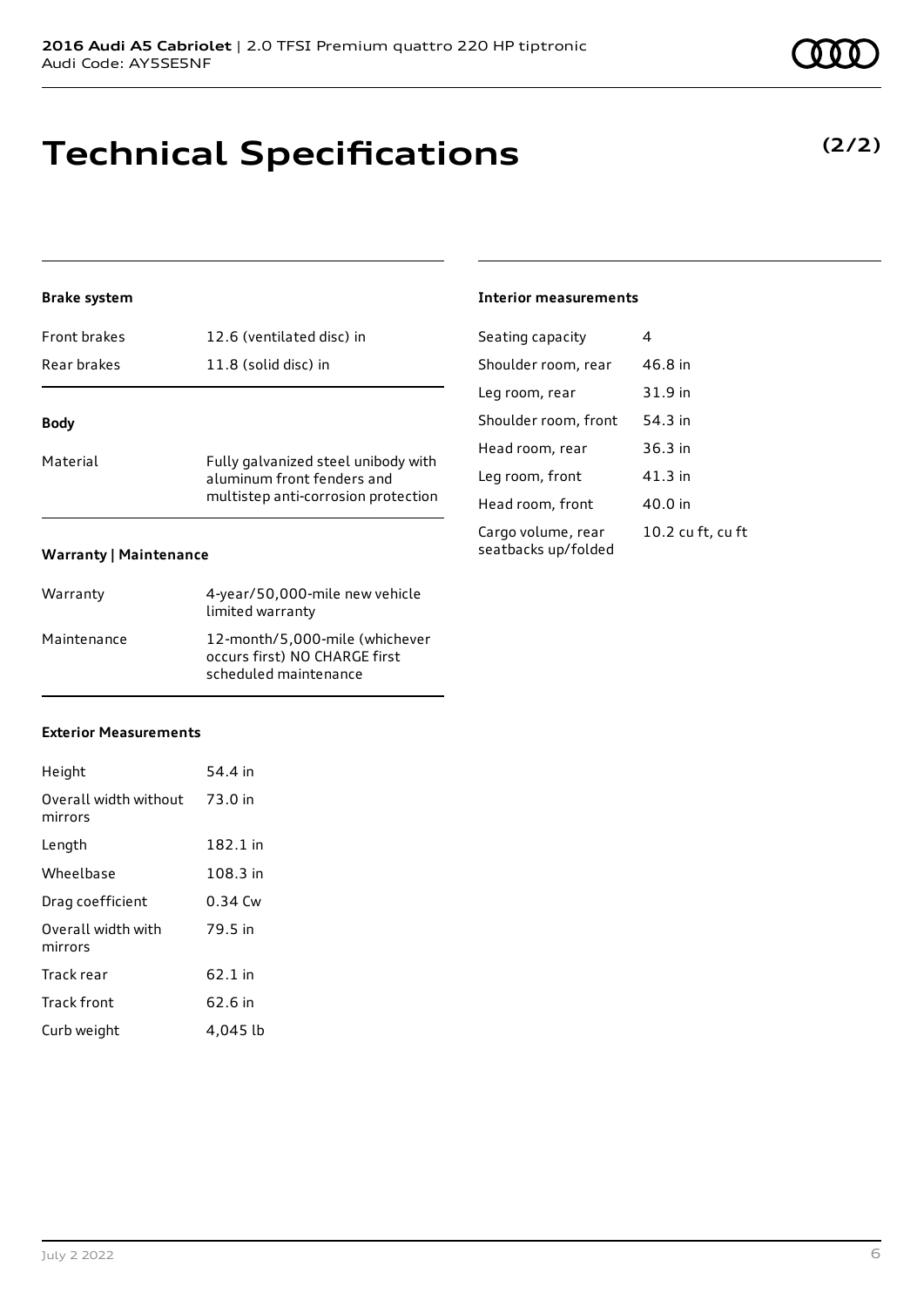

### **Consumption- and emission**

**Consumption by NEDC**

combined 24 mpg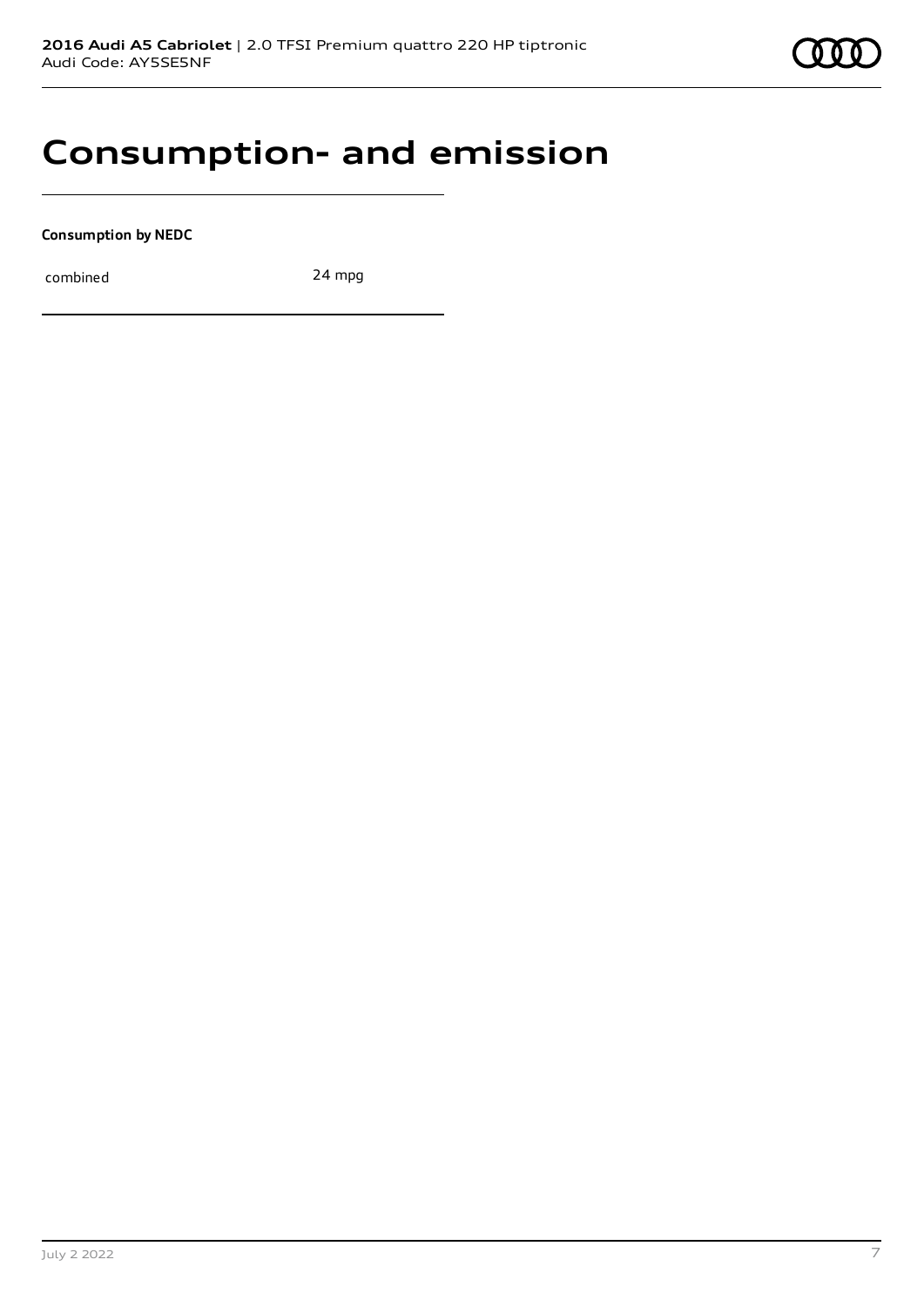# **Contact**

Dealer **The Collection Audi**

200 Bird Rd 33146 Coral Gables FL

Phone: +13054445555 FAX: 7869245511

www: [https://www.thecollectionaudimiami.com](https://www.thecollectionaudimiami.com/)